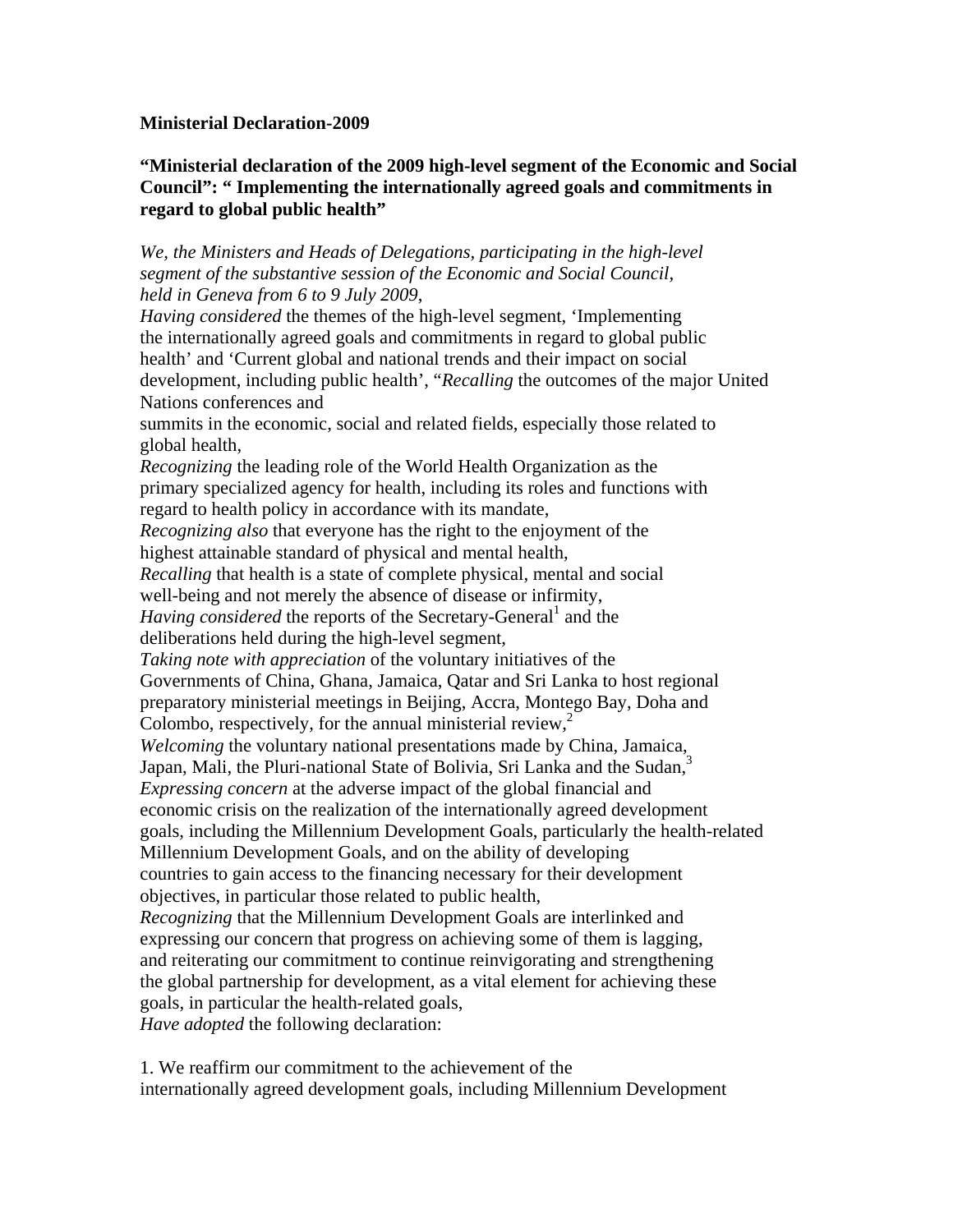Goals, particularly those related to health, in a timely manner and we reiterate our resolve to expedite realization of the United Nations development agenda.

2. We recognize that health and poverty are interlinked and that achieving the health-related goals is central to sustainable development.

3. We reaffirm that good public health is better achieved through a combination of good public-health policies including multi-sectoral policies that stress better nutrition, safe drinking water, hygiene, sanitation and sustainable urbanization, and effectively combat major risk factors.

4. We reiterate that each country has primary responsibility for its own economic and social development and that national policies, domestic resources and development strategies cannot be overemphasized. We are determined to develop and strengthen comprehensive, multi-sectoral, integrated people-centred and results-oriented approaches to achieving the internationally agreed development goals, including the Millennium Development Goals, in order to achieve improved health outcomes and health equity for all among and within countries. We call for political leadership, empowerment of communities and engagement of all stakeholders, including individuals, for attaining these goals with renewed vigour and in the spirit of global solidarity.

5. We emphasize the need for urgent and collective efforts to improve public health and address the public-health challenges exacerbated by the current and emerging global 'interrelated' challenges, in particular: (a) The global financial and economic crisis, which is undermining, by slowing or reversing, the development gains of developing countries in the achievement of the internationally agreed development goals, including the Millennium Development Goals;

(b) The food crisis and continuing food insecurity in many countries, which have affected global health, especially the overall nutrition levels of populations in developing countries, and the social and economic consequences which have direct negative impacts and impair nutritional status; (c) Climate change, which poses serious health risks and challenges to all countries, particularly developing countries, especially the least developed countries, landlocked developing countries, small island developing States and countries in Africa, including those that are particularly vulnerable to the adverse effects of climate change.

6. We emphasize the need for further international cooperation to meet emerging, new and unforeseen threats and epidemics, such as the current influenza A (H1N1) virus pandemic, and H5N1 and other influenza viruses with pandemic potential, and acknowledge the growing health problem of antimicrobial resistance.

7. We recognize the need for a fair, transparent, equitable and efficient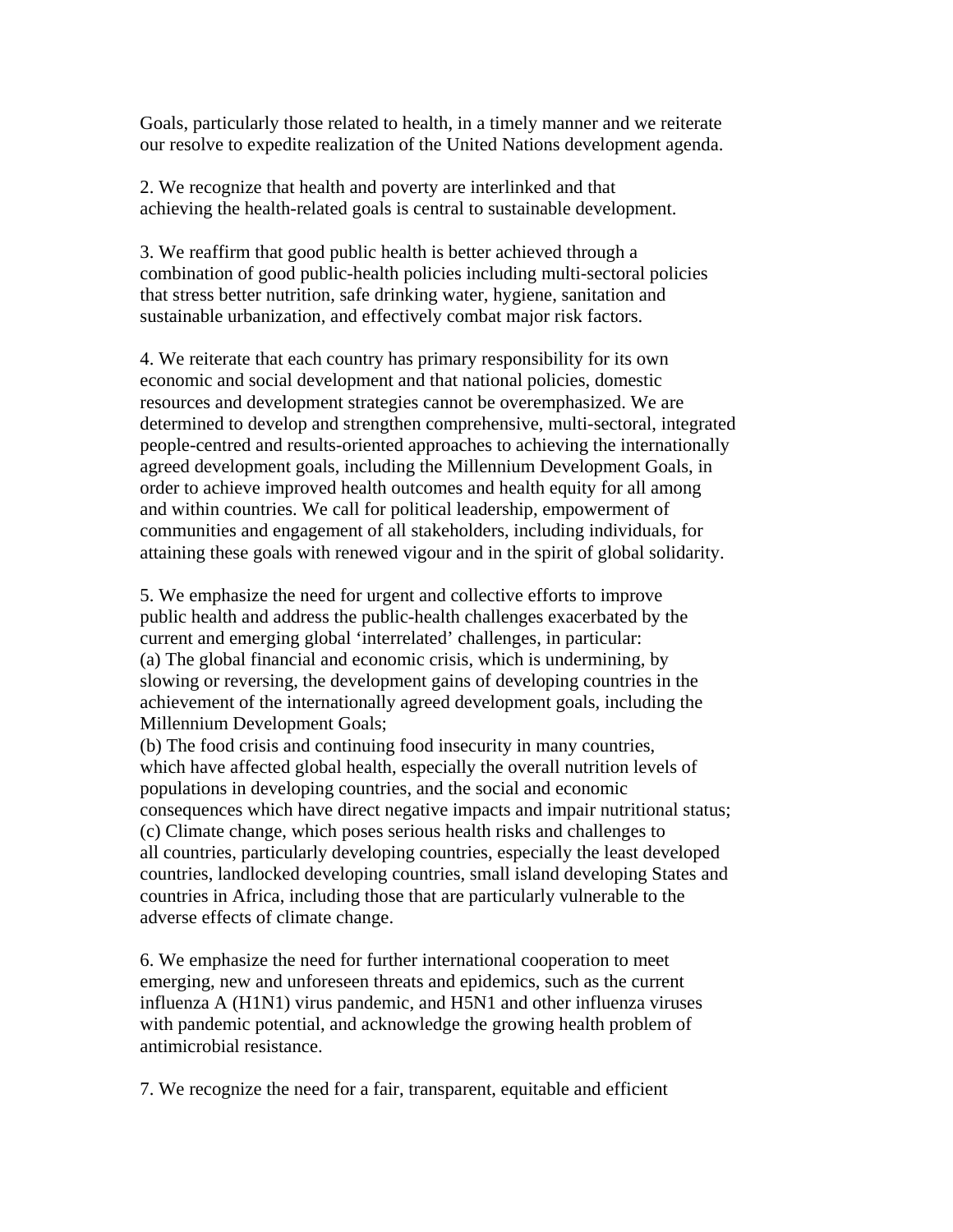framework for the sharing of H5N1 and other influenza viruses with human pandemic potential, and for the sharing of benefits, including access to and distribution of affordable diagnostics and treatments, including vaccines, to those in need, especially in developing countries, in a timely manner. We call for strengthening surveillance and response capacity at the national, regional and international levels through the full implementation of the International Health Regulations.<sup>4</sup>

8. We emphasize the need to strengthen health information systems and the need for the timely transmission of relevant data to the World Health Organization and similar bodies, when novel infection emerges, so as to build essential knowledge regarding the characteristics of the disease; and we call for increased preparedness, as well as capacity-building for risk assessment and technology transfer for risk response in developing countries.

9. We reaffirm our commitment to strengthening health systems that deliver equitable health outcomes as a basis of a comprehensive approach. This will require appropriate attention to, inter alia, health financing, the health workforce, procurement and distribution of medicines and vaccines, infrastructure, information systems, service delivery and political will in leadership and governance.

10. We recognize the role of social determinants in health outcomes and take note of the conclusions and recommendations formulated by the Commission on Social Determinants of Health, $<sup>5</sup>$  which aim to improve living</sup> conditions, tackle the inequitable distribution of resources, and measure, understand and assess their impact. We call upon the international community to support efforts of States to address the social determinants of health and to strengthen their public policies aimed at promoting full access to health and social protection for, inter alia, the most vulnerable sectors of society, including through, as appropriate, action plans to promote risk-pooling and pro-poor social protection schemes, and to include support for the efforts of developing countries in building up and improving basic social protection floors.

11. We reaffirm our commitment to eliminating hunger and to securing food for all, today and tomorrow, and reiterate that relevant United Nations organizations should be assured the resources needed to expand and enhance their food assistance, and support safety net programmes designed to address hunger and malnutrition, when appropriate, through the use of local or regional purchase.

12. We emphasize the importance of the promotion and protection of all human rights for all and their important interrelationship with global public health, development, poverty eradication, education, gender equality and empowerment of women.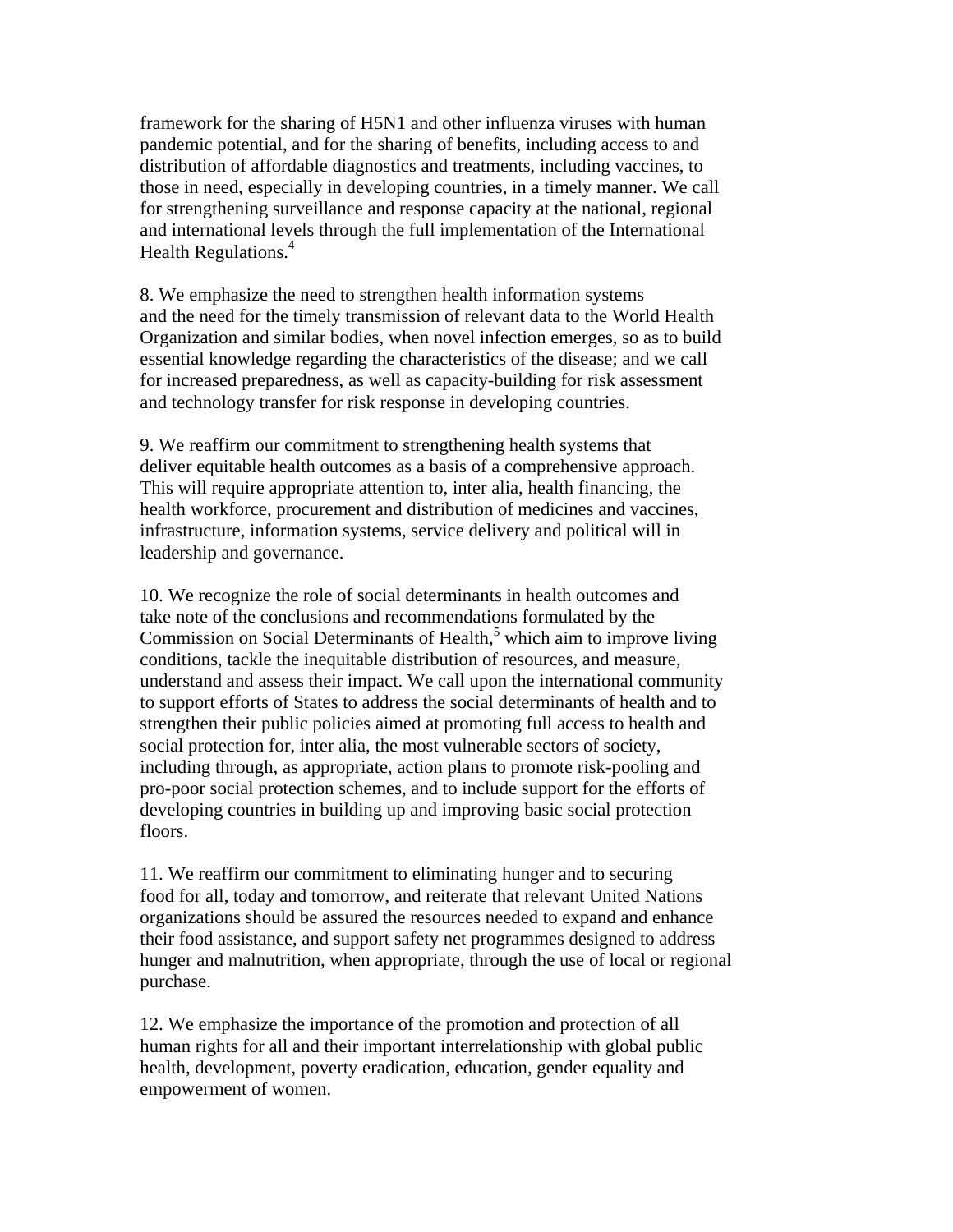13. We call for action to promote gender equality and the empowerment of women and concerted action to ensure the equal access of women and girls to education, basic services, including primary health care, economic opportunities and decision-making at all levels.

14. We stress the importance of addressing stereotypes and eliminating all harmful practices which constrain the achievement of gender equality and empowerment of women, including through concerted efforts to counteract violence against women and girls, which constitutes a severe threat to physical and mental health. We further stress the importance of strengthening the participation of women in decision-making processes and developing gender-sensitive multi-sectoral health policies and programmes in order to address their needs.

15. While noting that some progress has been made in the past decade in advancing global health, we express concern at the lack of overall progress in improving global health, as evidenced by across-the-board inequities in respect of health which persist among and within countries. In particular, we are deeply concerned that maternal health remains one area constrained by some of the largest health inequities in the world and by the slow progress in achieving Millennium Development Goals 4 and 5 on improving child and maternal health. In this context, we call on all States to renew their commitment to preventing and eliminating child and maternal mortality and morbidity, at all levels, which are rising globally at an unacceptably high rate. We call for health system strengthening as a key component of an integrated approach to achieving a rapid and substantial reduction in maternal morbidity and mortality, including through:

(a) Increased political will, commitment and engagement at the national level supported by international cooperation and assistance to ensure accessibility, availability, acceptability and affordability of health-care services, skilled health workers, facilities, infrastructure and nutritional support for all women and children, with special attention to sub-Saharan Africa; (b) Achieving universal access to reproductive health by 2015, through increased political leadership at all levels, allocation of domestic and donor resources and emerging innovative financing and by strengthening basic infrastructure, and specific health interventions, including voluntary family planning, emergency obstetric care and skilled birth attendance; (c) Scaling up efforts to achieve integrated management and care of child health, including actions to address the main causes of child mortality, including newborn and infant mortality, these being, inter alia, pneumonia, diarrhoea, malaria and malnutrition, and by developing and/or implementing appropriate national strategies, policies and programmes for child survival, including prevention measures, vaccinations, medicine and improved nutrition, drinking water and sanitation;

(d) Integrating HIV/AIDS interventions into programmes for primary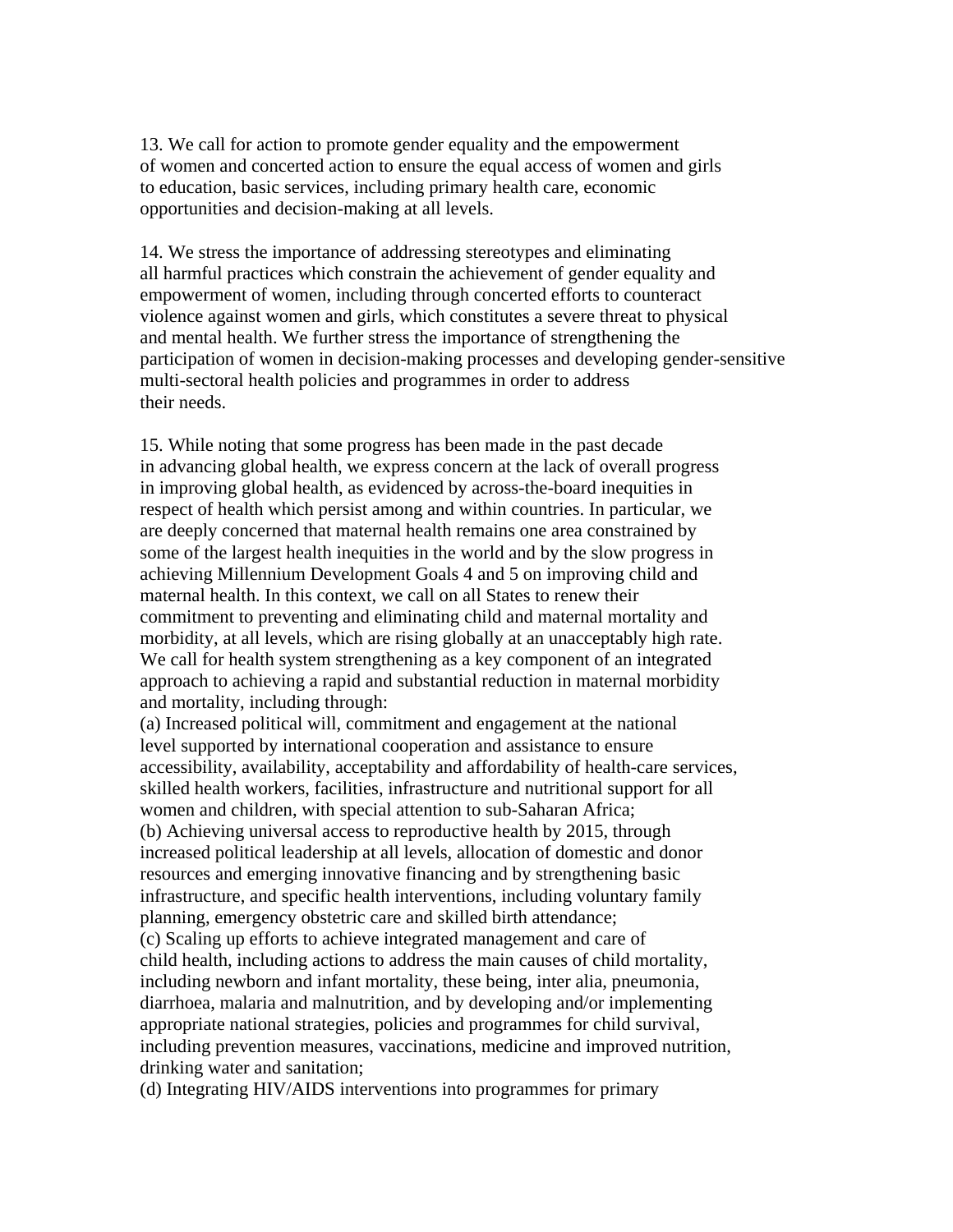health care, sexual and reproductive health, and mother and child health, including strengthening efforts to eliminate the mother-to-child transmission of HIV.

16. We call for the full and effective implementation of the Beijing Platform for Action,<sup>6</sup> the International Conference on Population and Development (ICPD) Programme of Action<sup>7</sup> and the outcomes of their review conferences,<sup>8</sup> including the commitments relating to sexual and reproductive health, and the promotion and protection of all human rights in this context. We emphasize the need for the provision of universal access to reproductive health, including family planning and sexual health, and the integration of reproductive health in national strategies and programmes.

17. We recognize that communicable diseases which have been prioritized by the Millennium Development Goals, such as HIV/AIDS, malaria and tuberculosis, as well as other communicable diseases and neglected tropical diseases, pose severe risks for the entire world and serious challenges to the achievement of development goals. In this regard, we emphasize the urgency of:

(a) Significantly scaling up efforts towards meeting the goal of ensuring universal access to HIV prevention, treatment, care and support by 2010 and the goal of halting and reversing the spread of HIV/AIDS by 2015. We commit ourselves, with the support of international cooperation and Multi-sectoral partnerships, to maximizing synergies between the HIV/AIDS response and strengthening of health systems and social support; (b) Enhancing policies established to address the challenges of malaria by strengthening effective prevention and treatment strategies, including ensuring the availability of affordable, good-quality and effective medicines, including artemisinin-based therapy, as well as long-lasting insecticide-treated bednets. Further, in this regard, we welcome the Global Malaria Action Plan developed by the Roll Back Malaria Partnership, which offers, for the first time, a comprehensive plan for combating malaria in the short, medium and long terms, and the Affordable Medicines Facility for malaria;

(c) Sustaining and strengthening the gains made in combating tuberculosis, and developing innovative strategies for tuberculosis prevention, detection and treatment, including strategies for dealing with new threats such as co-infection with HIV/AIDS, multi drug resistant tuberculosis and extensively drug-resistant tuberculosis;

(d) Cooperating and further strengthening efforts to control and eliminate neglected tropical diseases, including by accelerating further research and development, developing innovative medicines and adopting prevention strategies;

(e) Eradicating poliomyelitis worldwide and intensifying immunization activities and country-specific strategies to address the remaining barriers to stopping poliomyelitis transmission, including in developing countries; (f) Halving by 2015 the proportion of the population without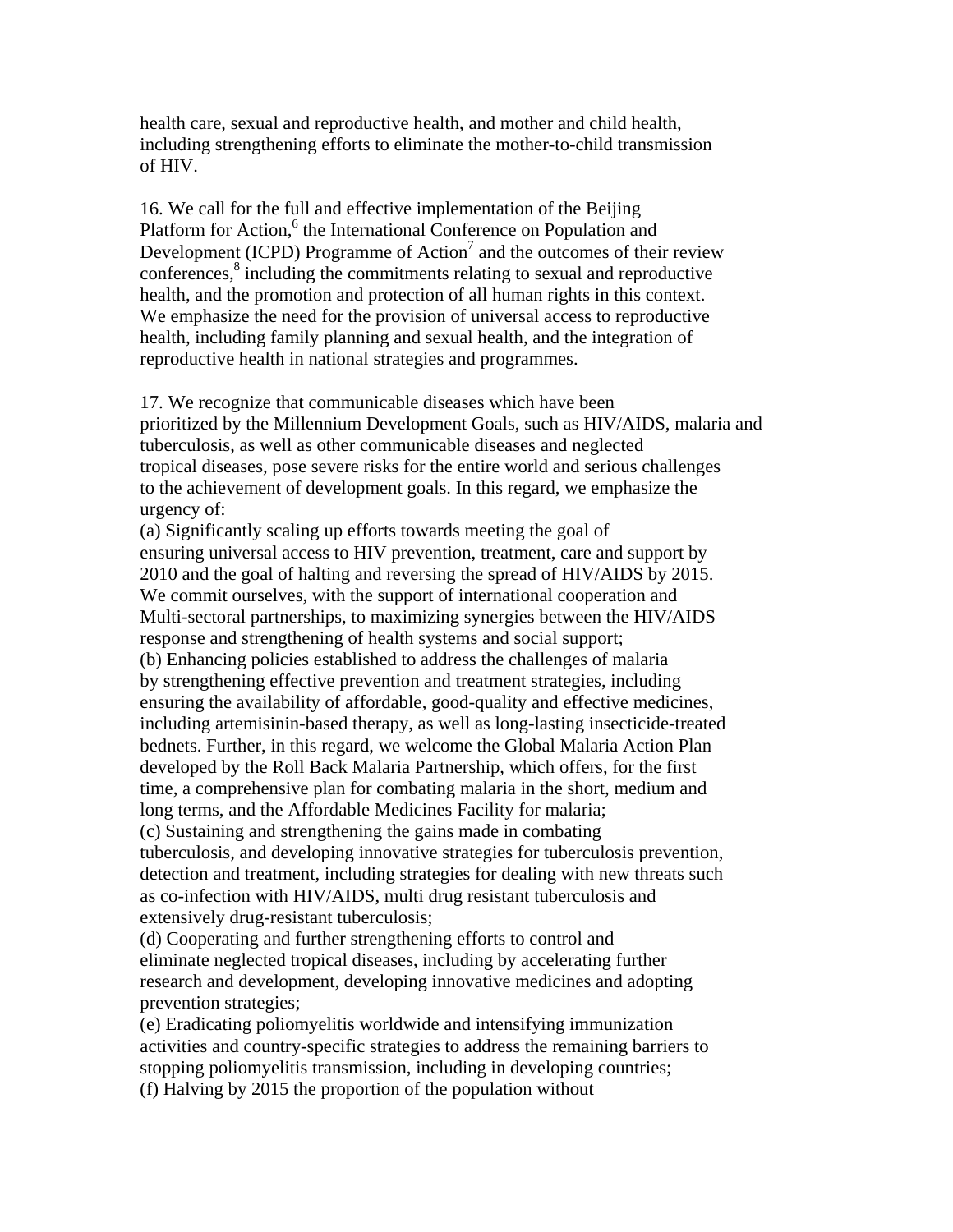sustainable access to safe drinking water and basic sanitation as a means of fighting waterborne diseases.

18. We also recognize that the emergence of non-communicable diseases is imposing a heavy burden on society, one with serious social and economic consequences, and that there is a need to respond to cardiovascular diseases, cancers, diabetes and chronic respiratory diseases, which represent a leading threat to human health and development. In this regard, we: (a) Call for urgent action to implement the World Health Organization Global Strategy for the Prevention and Control of Non-Communicable Diseases and its related Action Plan; (b) Recognize that diabetes is a chronic, debilitating and costly disease associated with severe complications; (c) Stress the need to scale up care for mental health conditions, including prevention, treatment and rehabilitation; "(d) Reaffirm the importance of the Framework Convention on Tobacco Control<sup>9</sup> within the sphere of global public health and call upon States parties

to the Convention to fully implement it.

19. We express concern at the continued increase in road traffic fatalities and injuries worldwide, in particular in developing countries, and draw attention to the need to build public awareness and to improve and implement legislation to prevent such accidents. We call for the implementation of existing General Assembly resolutions and welcome the recent initiatives aimed at addressing global road safety issues and strengthening international cooperation in this field.

20. We note with concern the lack of health workers as well as their imbalanced distribution within countries and throughout the world, in particular the shortage in sub-Saharan Africa, which undermines the health systems of developing countries. In this regard, we emphasize the need for countries to review policies, including recruitment policies and retention policies that exacerbate this problem. We underline the importance of national and international actions, including the development of health workforce plans, which are necessary to increase universal access to health services, including in remote and rural areas, taking into account the challenges facing developing countries in the retention of skilled health personnel. We encourage the finalization of a code of practice on international recruitment of health personnel.

21. We reaffirm the values and principles of primary health care, including equity, solidarity, social justice, universal access to services, multi-sectoral action, transparency, accountability and community participation and empowerment, as the basis for strengthening health systems, and recall in this regard the Declaration of Alma-Ata.<sup>10</sup> We recognize the importance of providing comprehensive primary health-care services, including health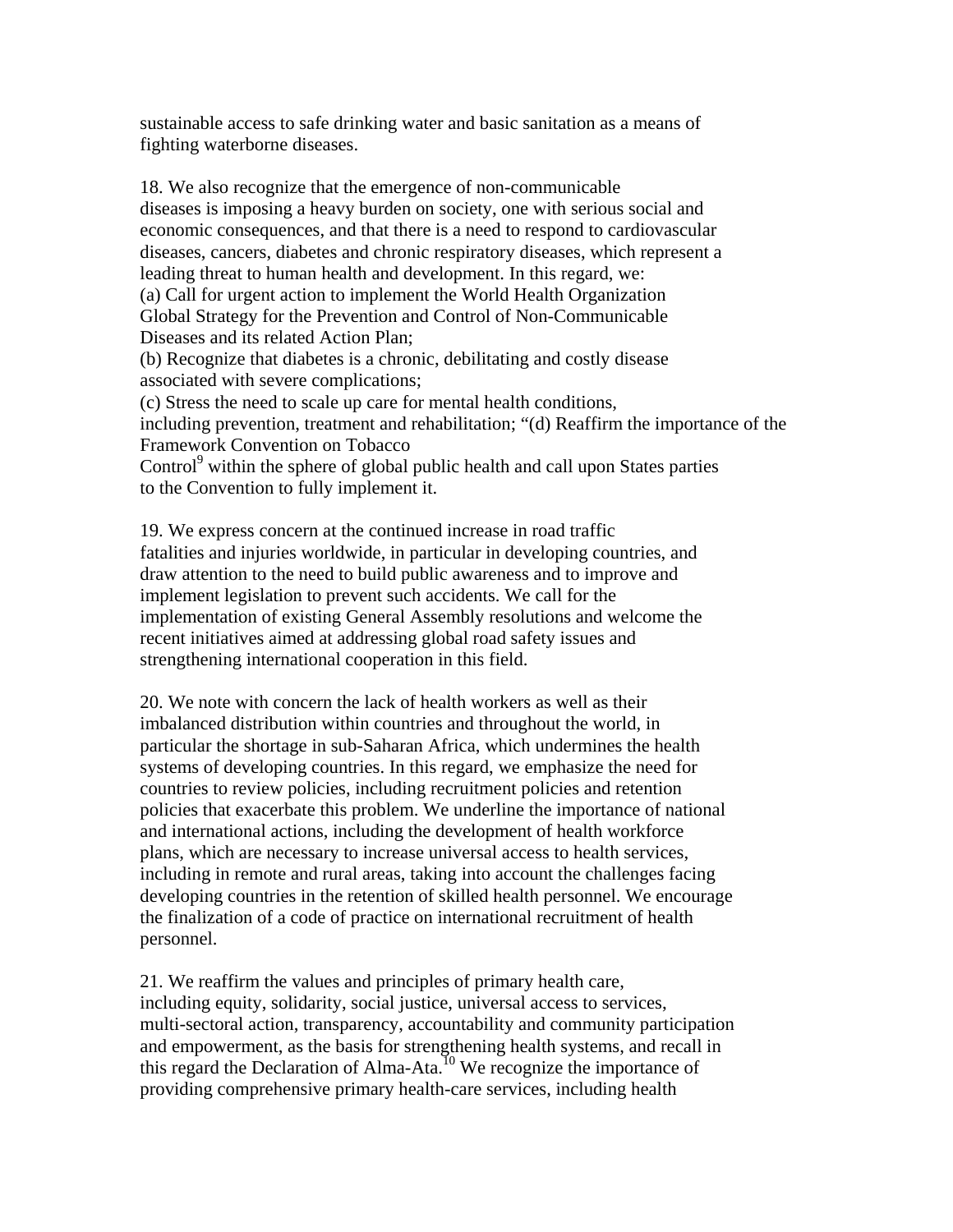promotion, and universal access to disease prevention, curative care and palliative care and rehabilitation that are integrated and coordinated according to needs, while ensuring effective referral systems.

22. We stress the importance of multi-sectoral and inter-ministerial approaches in formulating and implementing national policies that are crucial for promoting and protecting health. We reiterate that Governments will play the central role, in collaboration with civil society organizations, including academia, and the private sector, in implementing national strategies and action plans on social services delivery, and in making progress towards ensuring more equitable health outcomes.

23. We recognize the close relationship between foreign policy and global health and their interdependence, and in that regard also recognize that global health challenges require concerted and sustained efforts by the international community. We look forward to continuing discussions on this issue.<sup>11</sup>

24. We underline the health and rehabilitation needs of victims of terrorism, encompassing both physical and mental health.

25. We underline our commitment to developing and implementing national strategies that promote public health in programmes or actions that respond to challenges faced by all populations affected by conflict, natural disasters and other humanitarian emergencies, and acknowledge that inequities in access to health care can increase during times of crises, and that special efforts should be made to maintain primary health care functions during these periods, as well as to ensure that the needs of the poorest and most vulnerable are met during the post-crisis, peace-building and early recovery stages.

26. We underline the need of people living in situations of armed conflict and foreign occupation for a functioning public-health system, including access to health care and services.

27. We call upon all countries to strengthen institutional capacity to pursue longer-term health and development goals and fulfill the need to discharge essential public-health functions as part of the broader post-humanitarian assistance crisis recovery strategy.

28. We underline the importance of establishing effective financial strategies for health care, including allocating to Government health budgets increased resources and/or using resources more efficiently.

29. We acknowledge the contribution of aid targeted towards the health sector, while recognizing that much more needs to be done. We call for the fulfillment of all official development assistance-related commitments, including the commitments by many developed countries to achieve the target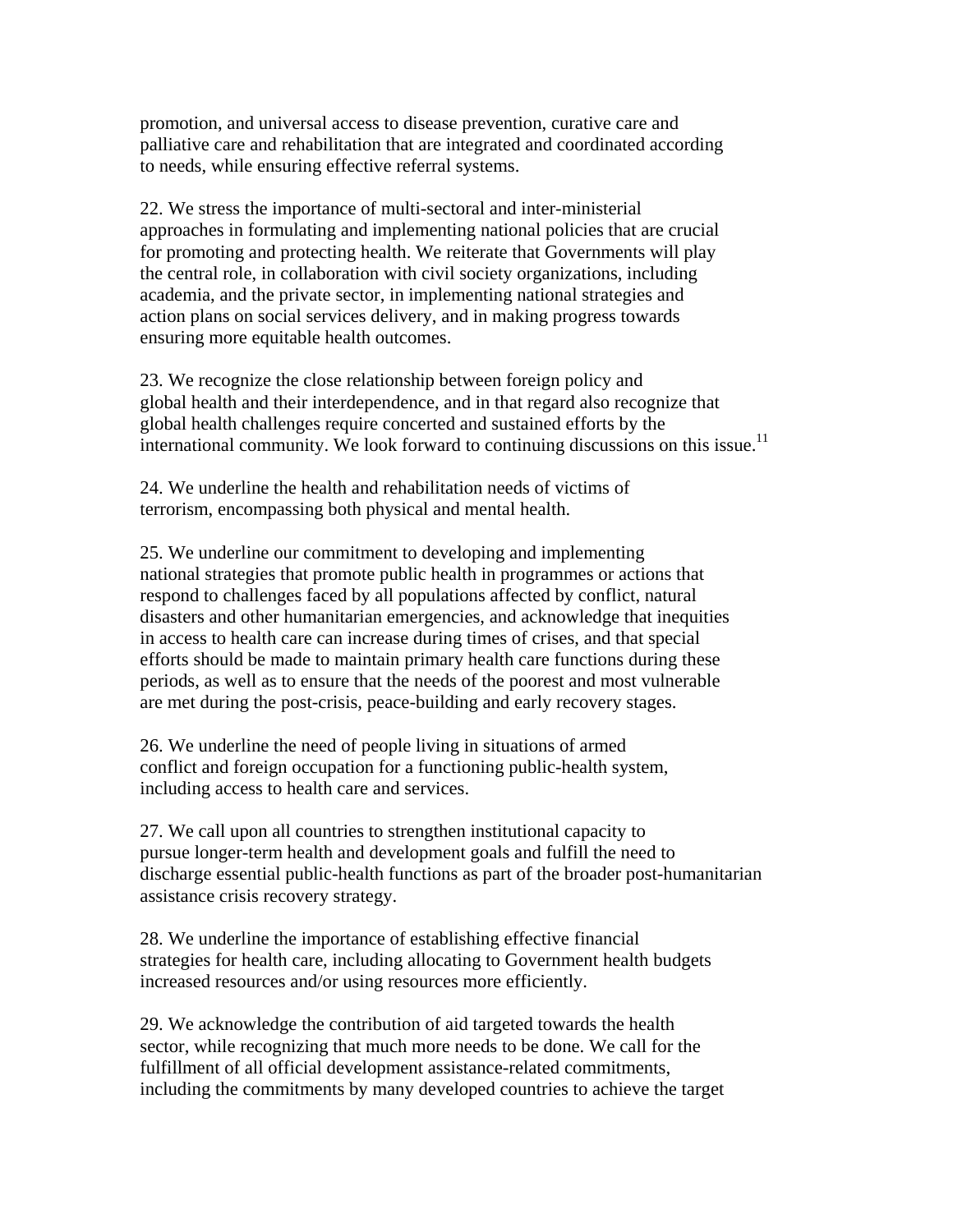of 0.7 per cent of gross national income for official development assistance by 2015 and to reach the target of at least 0.5 per cent of gross national income for official development assistance by 2010, as well as the target of 0.15-0.20 per cent of gross national income for official development assistance to least developed countries, and urge those developed countries that have not done so to make concrete efforts in this regard in accordance with their commitments.

30. We welcome increasing efforts to improve the quality of official development assistance and to increase its development impact. The Development Cooperation Forum of the Economic and Social Council, along with recent initiatives such as the High-level Forums on Aid Effectiveness, which produced the 2005 Paris Declaration on Aid Effectiveness and the 2008 Accra Agenda for Action,<sup>12</sup> make important contributions to the efforts of those countries that have committed to them, including through the adoption of the fundamental principles of national ownership, alignment, harmonization and managing for results. We should also bear in mind that there is no one-size-fits-all formula that will guarantee effective assistance. The specific situation of each country needs to be fully considered.

31. We urge further strengthening of international cooperation in the area of health, inter alia, through exchange of best practices in the areas of health systems strengthening, access to medicines, training of health personnel, transfer of technology and production of affordable, safe, effective and good-quality medicine, and we welcome in this regard South-South, North-South and triangular cooperation and recognize that the commitment to explore opportunities for further South-South cooperation entails seeking not a substitute for but rather a complement to North-South cooperation.

32. We stress that international cooperation and assistance, in particular external funding, need to become more predictable and should be better aligned with national priorities and channeled to recipient countries in ways that strengthen national health systems. We acknowledge the progress made on new, voluntary and innovative financing approaches and initiatives. We take note of the work and recommendations of the Leading Group on Innovative Financing for Development, as well as the findings of the High-level Task Force on Innovative International Financing for Health Systems. We acknowledge that innovative financing mechanisms should supplement, and not be a substitute for, traditional sources of finance.

33. Although the financial and economic crisis has affected all countries, it is important to take into account the varying impacts and challenges of the crisis on the different categories of developing countries. The crisis is further endangering the achievement of their national development objectives, as well as the internationally agreed development goals, including the Millennium Development Goals. We are particularly concerned about the impact on countries in special situations, particularly least developed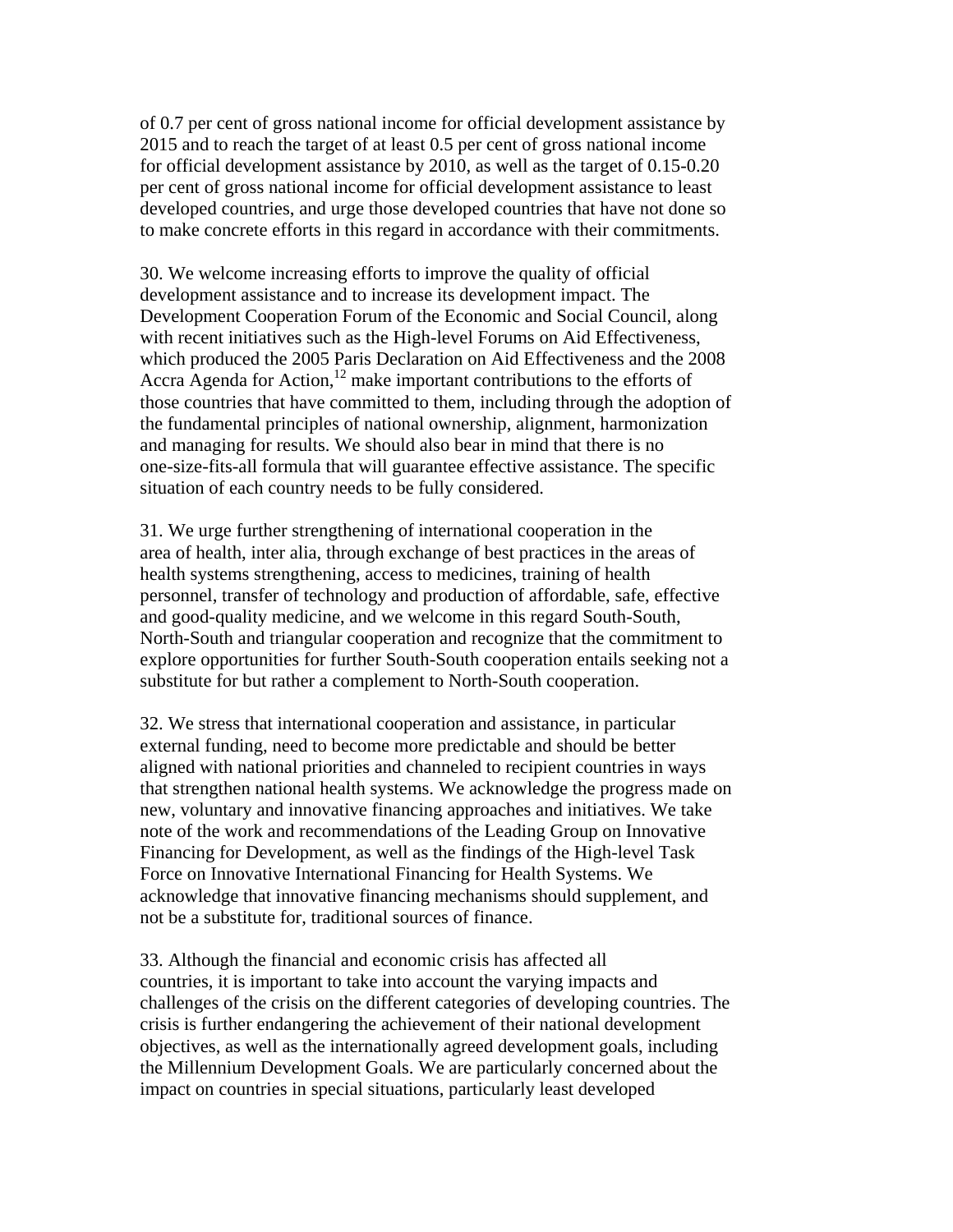countries, small island developing States and landlocked developing countries, and on African countries and countries emerging from conflict. We are equally concerned about the specific development challenges faced by middle-income countries and low-income countries with vulnerable and poor populations.

34. We recall the Global Strategy and Plan of Action on Public Health, Innovation and Intellectual Property<sup>13</sup> and urge States, the relevant international organizations and other relevant stakeholders to support actively its wide implementation.

35. We reaffirm the right to use, to the full, the provisions contained in the Agreement on Trade-related Aspects of Intellectual Property Rights,<sup>14</sup> the Doha Declaration on the Agreement on Trade-related Aspects of Intellectual Property Rights and Public Health, $15$  the decision of the World Trade Organization General Council of 30 August 2003 on the implementation of paragraph 6 of the Doha Declaration on the TRIPS Agreement and public health, $16$  and, when formal acceptance procedures are completed, the amendment to article 31 of the Agreement, which provide flexibilities for the protection of public health, and, in particular, to promote access to medicines for all, and encourage the provision of assistance to developing countries in this regard. We also call for a broad and timely acceptance of the amendment to article 31 of the Agreement on Trade-related Aspects of Intellectual Property Rights, as proposed by the World Trade Organization General Council in its decision of 6 December 2005.<sup>17</sup>

36. We encourage all States to apply measures and procedures for enforcing intellectual property rights in such a manner as to avoid creating barriers to the legitimate trade of medicines and to provide for safeguards against the abuse of such measures and procedures.

37. We recognize the impact that working conditions can have on health status, health equity and general well-being. Improving employment and working conditions at global, national, and local levels, in particular to reduce exposure to work-related physical and psychosocial hazards, would help to reduce negative health effects of the environment in which people work. We emphasize the need to devise and implement policies to ensure the health and safety of workers in line with relevant International Labour Organization standards.

38. We further recognize that pollution and other relevant forms of environmental degradation have serious implications for public health.

39. We reaffirm our resolve to address the adverse impact of climate change on global public health and call for successful conclusions of the intergovernmental negotiations on climate change under the United Nations Framework Convention on Climate Change.<sup>18</sup>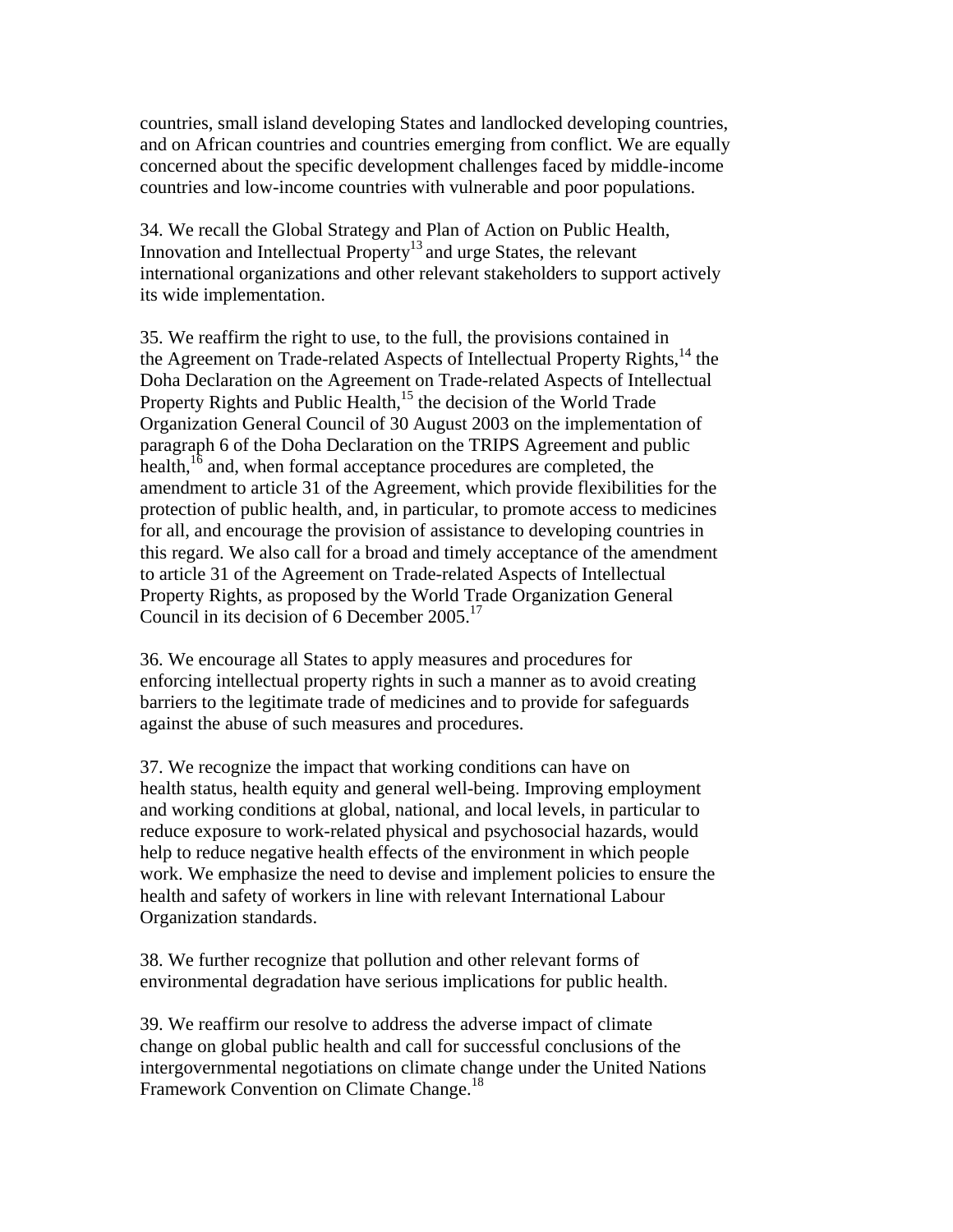40. We recognize traditional medicine as one of the resources of primary health care services which could contribute to improved health-care services leading to improved health outcomes, including those targeted in the Millennium Development Goals. We urge States, in accordance with national capacities, priorities, relevant legislation and circumstances, to respect and preserve the knowledge of traditional medicine, treatments and practices, appropriately based on the circumstances in each country, and on evidence of safety, efficacy and quality.

41. We stress that health literacy is an important factor in ensuring significant health outcomes and in this regard, call for the development of appropriate action plans to promote health literacy.

42. We reaffirm the need to develop, make use of, and improve national health information systems and research capacity with, as appropriate, the support of international cooperation, in order to measure the health of national populations, with disaggregated data, so that health inequities can be detected and the impact of policies on health equity measured.

43. We are committed to promoting research and development, knowledge-sharing and provision and use of information and communications technology for health, including through facilitating affordable access by all countries, especially developing countries.

44. We express our unwavering resolve to implement the present declaration.

## **Closure of the high-level segment**

57. At the 16th meeting, on 9 July, following a concluding statement by the President of the Council, a statement was made by the Under-Secretary-General for Economic and Social Affairs.

58. At the same meeting, the President of the Council declared that the high-level segment of the substantive session of 2009 of the Council was closed.

*Note*

1 E/2009/53 and E/2009/81.

2 See E/2009/104, E/2009/106, E/2009/109, E/2009/102 and E/2009/88, respectively.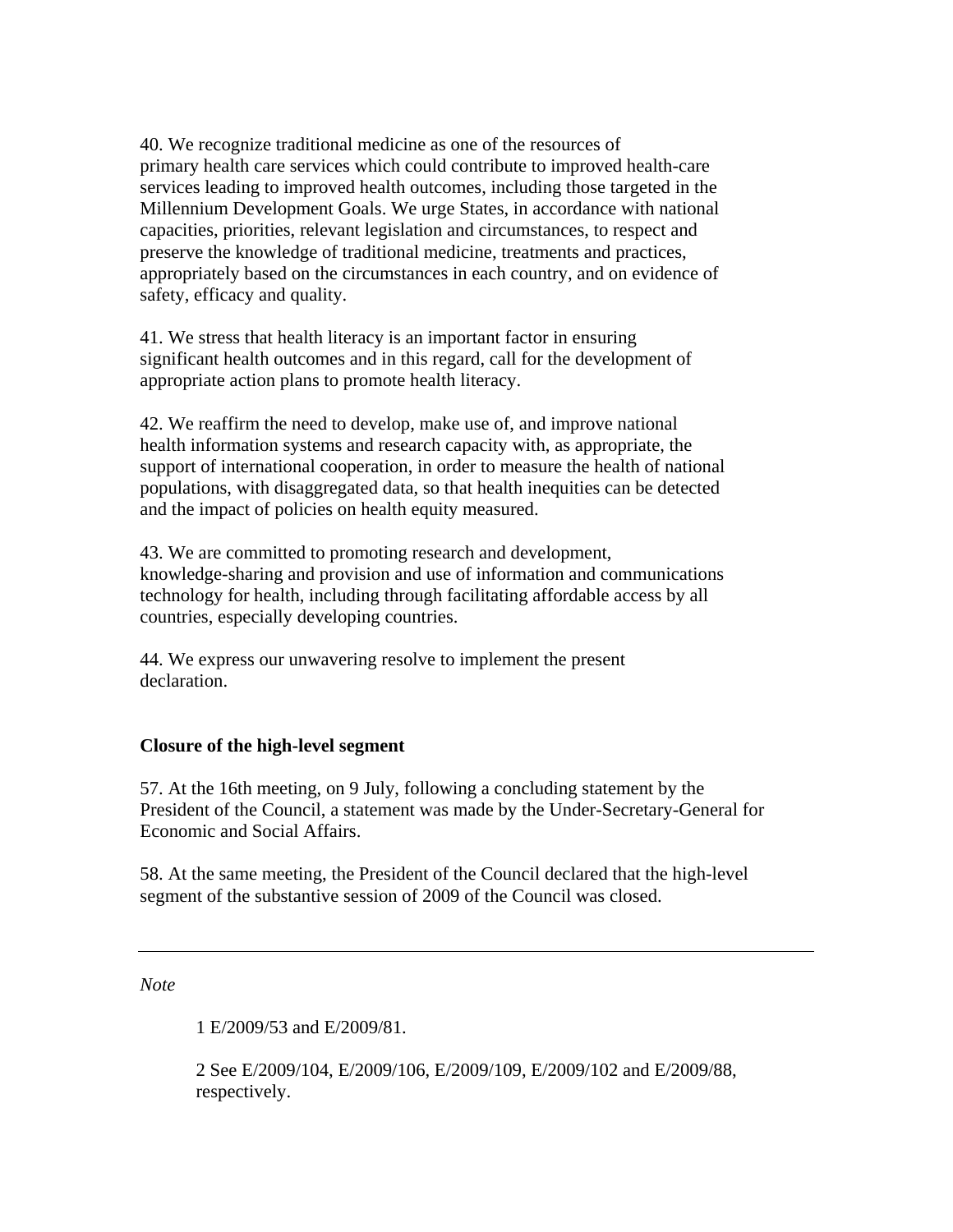3 See E/2009/94, E/2009/93, E/2009/86, E/2009/95, E/2009/96, E/2009/111 and Corr.1 and E/2009/97, respectively.

4 *International Health Regulations* (2005), 2nd ed. (Geneva, World Health Organization, 2008).

5 See Commission on Social Determinants of Health, *Closing the Gap in a Generation: Health Equity through Action on the Social Determinants of Health: Final Report of the Commission on Social Determinants of Health* (Geneva, World Health Organization, 2008).

6 *Report of the Fourth World Conference on Women, Beijing, 4-15 September 1995* (United Nations publication, Sales No. E.96.IV.13), chap. I, resolution 1, annex II.

7 *Report of the International Conference on Population and Development, Cairo, 5-13 September 1994* (United Nations publication, Sales No. E.95.XIII.18), chap. I, resolution 1, annex.

8 General Assembly resolution S-23/2, annex, and resolution S-23/3, annex; and resolution S-21/2, annex.

9 Geneva, World Health Organization, 2003 (updated reprint 2004).

10 See *Report of the International Conference on Primary Health Care, Alma-Ata, Kazakhstan, 6-12 September 1978* (Geneva, World Health Organization, 1978).

11 Pursuant to General Assembly resolution 63/33 of 26 November 2008.

12 A/63/539, annex.

13 See World Health Organization, *Sixty-first World Health Assembly, Geneva, 19-24 May 2008, Resolutions and Decisions, Annexes* (WHA 61/2008/REC/1), World Health Assembly resolution 61.21.

14 See *Legal Instruments Embodying the Results of the Uruguay Round of Multilateral Trade Negotiations, done at Marrakesh on 15 April 1994* (GATT secretariat publication, Sales No. GATT/1994-7).

15 World Trade Organization, document WT/MIN(01)/DEC/2.

16 World Trade Organization, document WT/L/540 and Corr.1.

17 World Trade Organization, document WT/L/641.